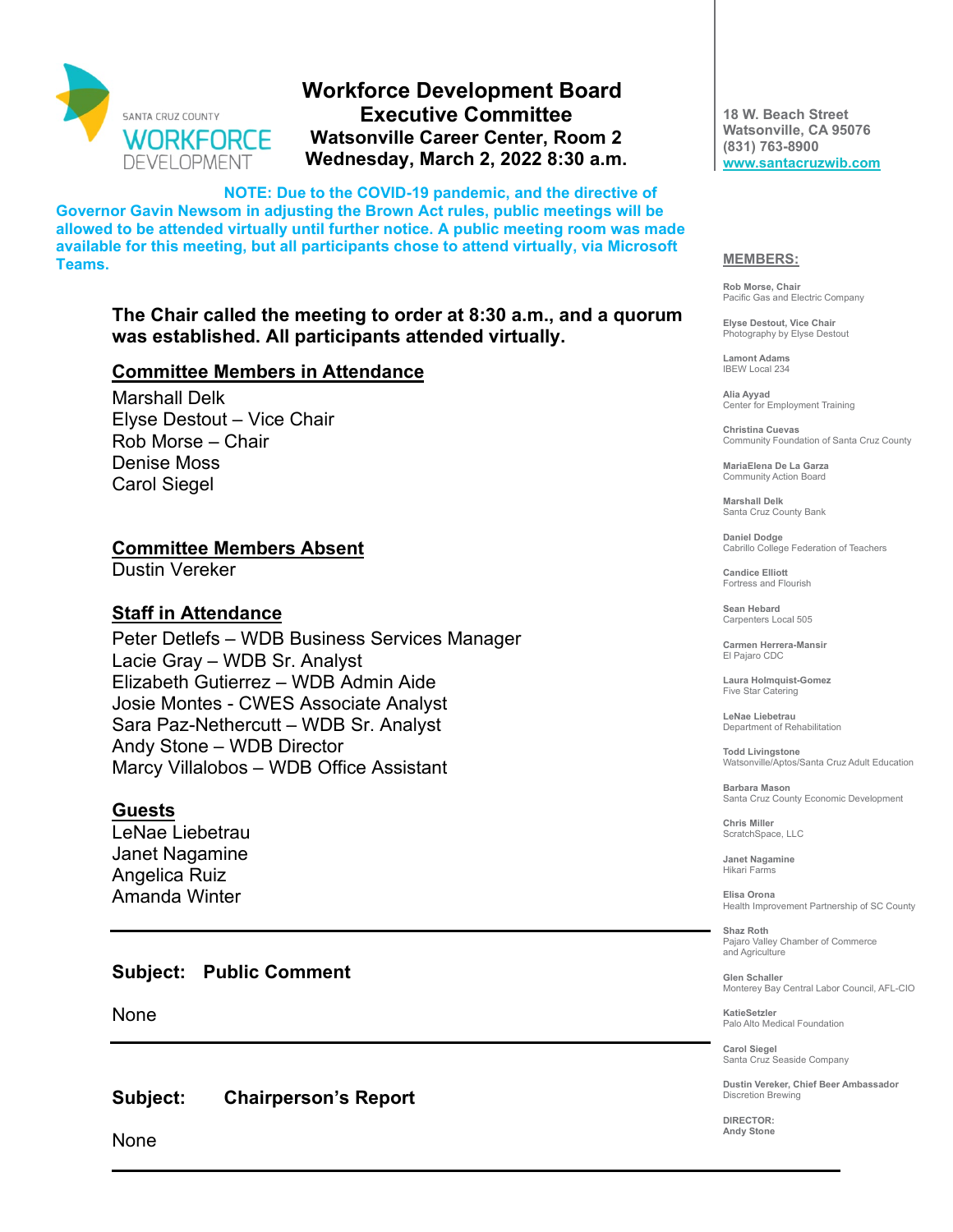#### **Subject: Action Items:**

#### **Item 1 – Findings Authorizing Teleconference Meetings**

The committee was provided with information regarding Assembly Bill 361 authorizing teleconference meetings as a result of the continuing COVID-19 pandemic state of emergency and Health Officer recommendation for social distancing.

**Action:** It was moved to adopt findings pursuant to Assembly Bill 361 authorizing teleconference meetings as a result of the continuing COVID-19 pandemic State of Emergency and Health Officer recommendation for social distancing.

| <b>Status:</b> Motion to Approve: Marshall Delk<br>Motion Seconded: Carol Siegel<br>Abstentions: | None                        |
|--------------------------------------------------------------------------------------------------|-----------------------------|
| <b>Committee Action</b>                                                                          | All in favor, motion passed |

#### **Item 2 – Approval of the November 3, 2021 Meeting Minutes**

**Action:** It was moved to approve the November 3,2021 Executive Committee meeting minutes.

| <b>Status:</b> Motion to Approve: Marshall Delk<br>Motion Seconded: Elyse Destout<br>Abstentions: | None                        |
|---------------------------------------------------------------------------------------------------|-----------------------------|
| <b>Committee Action</b>                                                                           | All in favor, motion passed |

## **Item 3 – Operational Plan Update**

WDB Director Andy Stone gave current updates on the status of the goals. Topics included the status on the new Workforce website; \$300,000 in ARPA funding for pre-apprenticeship programs; and the 2022 Sate of the Workforce report which he mentioned is scheduled to be released by June 30, 2022.

**Action:** It was moved to adopt the WDB Director's Operational Plan update for PY 21-22.

**Status:** Motion to Approve: Carol Siegel Motion Seconded: Denise Moss Abstentions: None

Committee Action All in favor, motion passed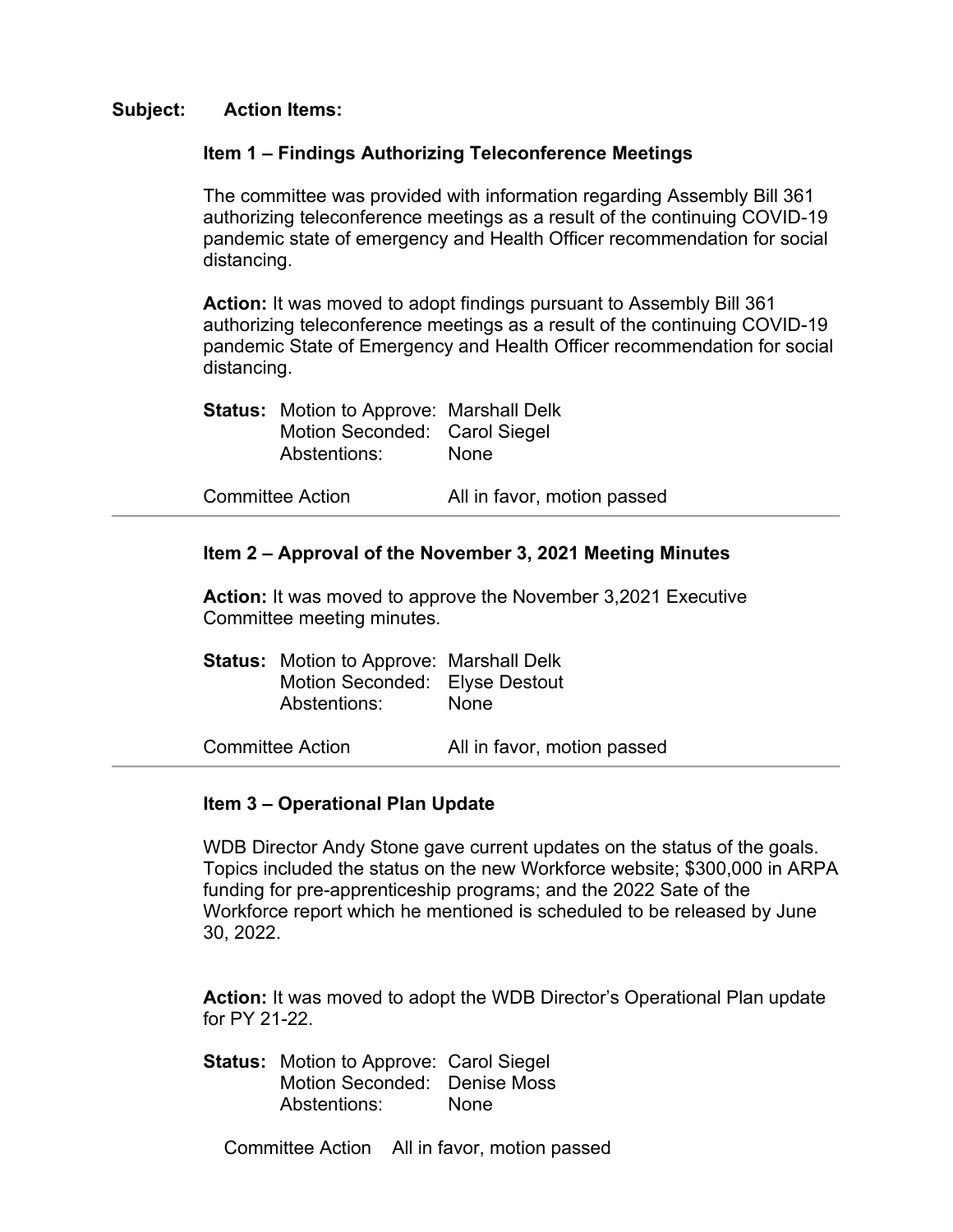## **Item 4 – WDB March 30, 2022 Meeting Planning**

WDB Director Andy Stone noted that Gensler will present on the topic of Remote Work at the March 30, 2022 WDB Full Board Meeting and welcomed members to share any suggestions on other topics of interest.

**Action:** It was moved to direct that the WDB staff include the following items in the March 30, 2022 WDB Full Board meeting agenda.

|                         | <b>Status:</b> Motion to Approve: Marshall Delk<br>Motion Seconded: Carol Siegel<br>Abstentions: | None                        |
|-------------------------|--------------------------------------------------------------------------------------------------|-----------------------------|
| <b>Committee Action</b> |                                                                                                  | All in favor, motion passed |

#### **Subject: Report Items:**

## **Item 5 – WDB Staff Updates**

WDB Sr. Analyst Sara Paz-Nethercutt gave updates on WIOA Career Services which included the completion of the local WIOA monitoring; the progress of the Lean Initiative workgroup; and informed the committee of the Local Area Federal Performance PY 20/21 delay of performance results. WDB Business Services Manager Peter Detlefs spoke on Business Services and shared the progress of the new Workforce webpage which now has the language translation tool available; the Health Improvement Partnership in the process of creating an advisory council, and an update on the 2022 State of the Workforce. WDB Sr. Analyst Lacie Gray gave updates the Prison to Employment project which has served a total of eleven justice involved women and spoke on the SB1 Pre-apprenticeship Training Grant.

**Action**: No action taken, informational item only.

## **Item 6 – Business Resource Network Update**

WDB Business Services Manager Peter Detlefs spoke about the launch of *Behind Every Employer Santa Cruz County* platform which includes a social media campaign on LinkedIn and Twitter.

**Action:** No action taken, informational item only.